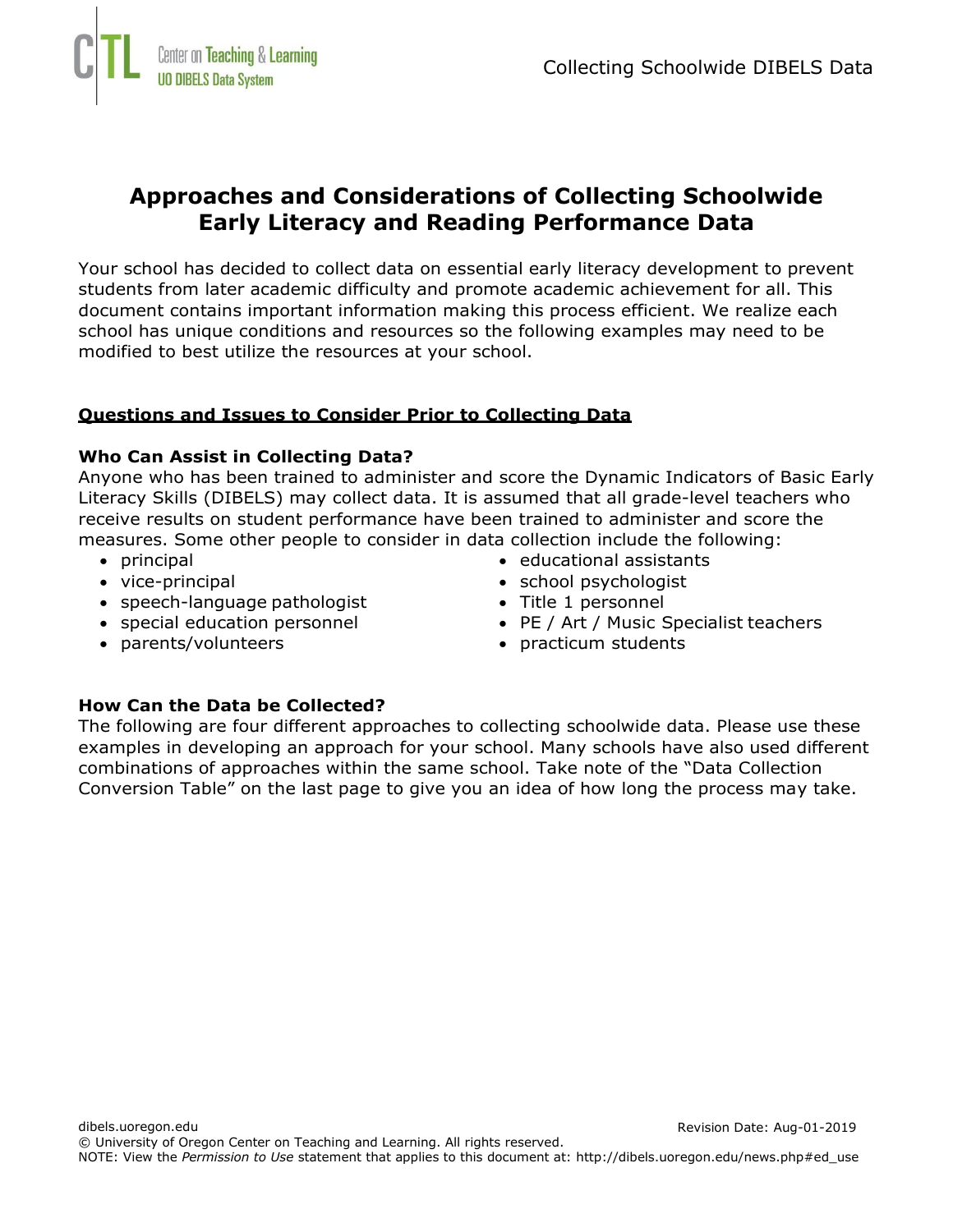| $Appi$ $0$ ac $ii$ $#1$ . $III$ -Class Appl Oac $ii$                                                                                                                                                   |                                                                                                                                                                                                                                                                                                                                                                        |  |  |
|--------------------------------------------------------------------------------------------------------------------------------------------------------------------------------------------------------|------------------------------------------------------------------------------------------------------------------------------------------------------------------------------------------------------------------------------------------------------------------------------------------------------------------------------------------------------------------------|--|--|
| <b>Who Collects?</b>                                                                                                                                                                                   | Classroom teacher, classroom assistant(s), and<br>trained volunteer(s).                                                                                                                                                                                                                                                                                                |  |  |
| <b>Where Does Collection Take Place?</b>                                                                                                                                                               | In the student's classroom.                                                                                                                                                                                                                                                                                                                                            |  |  |
| <b>How Does the Collection Take</b><br>Place?                                                                                                                                                          | Teacher and assistant(s) set aside time (e.g., 30<br>minutes a day for 4 days, one full day) to test<br>each child in the room.                                                                                                                                                                                                                                        |  |  |
| <b>Advantages</b>                                                                                                                                                                                      | <b>Disadvantages</b>                                                                                                                                                                                                                                                                                                                                                   |  |  |
| • Teachers test their own students to<br>understand the skill level of their<br>classroom<br>• Less disruptive to the school in<br>general<br>• Requires fewer people to be trained<br>to collect data | Detracts from instructional time<br>• Teacher needs to ensure that data are<br>collected on all students as well as complete<br>regular classroom duties<br>• Organization of schoolwide data collection and<br>entry may be problematic<br>• Need more materials (e.g., stopwatches,<br>stimulus materials)<br>• Data would likely be collected over multiple<br>days |  |  |

# *Approach #1: In-Class Approach*

|  |  |  |  |  |  |  |  | Approach #2: One Day Schoolwide Approach |
|--|--|--|--|--|--|--|--|------------------------------------------|
|--|--|--|--|--|--|--|--|------------------------------------------|

| $\ddot{\mathbf{r}}$                                                                                                                                                                                     |                                                                                                                                                                                                                                                                                                                                                                                                                                 |  |  |  |
|---------------------------------------------------------------------------------------------------------------------------------------------------------------------------------------------------------|---------------------------------------------------------------------------------------------------------------------------------------------------------------------------------------------------------------------------------------------------------------------------------------------------------------------------------------------------------------------------------------------------------------------------------|--|--|--|
| <b>Who Collects?</b>                                                                                                                                                                                    | Large team (6-10 people) of teachers, support<br>staff, trained volunteers, and educational<br>assistants.                                                                                                                                                                                                                                                                                                                      |  |  |  |
| <b>Where Does Collection Take Place?</b>                                                                                                                                                                | A large, central location with many tables and<br>places for students to wait their turn (e.g.,<br>library, multi-purpose room, cafeteria)                                                                                                                                                                                                                                                                                      |  |  |  |
| <b>How Does the Collection Take</b><br>Place?                                                                                                                                                           | A schedule is set for classrooms to come to a<br>central location where the team assess all day<br>and cycle through all grades.                                                                                                                                                                                                                                                                                                |  |  |  |
| <b>Advantages</b>                                                                                                                                                                                       | <b>Disadvantages</b>                                                                                                                                                                                                                                                                                                                                                                                                            |  |  |  |
| • Minimal classroom disruption (e.g.<br>approximately 20 minutes per class)<br>All data collected in one day<br>Timely feedback on student<br>performance<br>Improve schoolwide motivational<br>efforts | • Need a large team of people<br>• Class scheduling difficulties<br>Available location for data collection<br>Teachers aren't necessarily involved in data<br>collection and may miss instructional<br>importance of assisting in collection<br>Ensuring that students who were absent on<br>the day of testing get assessed<br>More materials are necessary for testing (e.g.,<br>stopwatches, clipboards, stimulus materials) |  |  |  |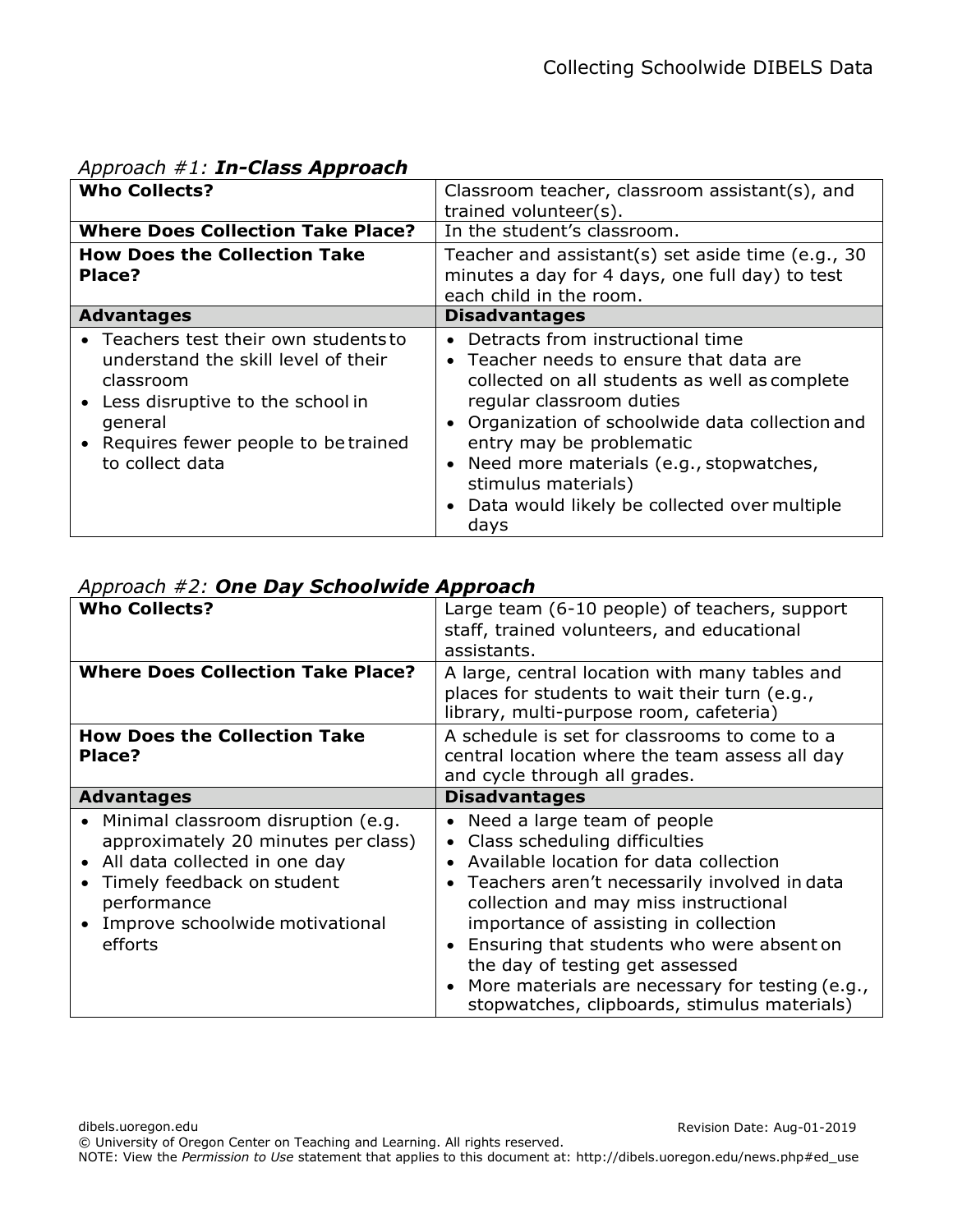| <b>Who Collects?</b><br><b>Where Does Collection Take Place?</b>                                                                                                                                                                                             | A core team (4-8 people) of teachers, support<br>staff, trained volunteers, and educational<br>assistants.<br>Central location (e.g., cafeteria, Title 1                                                                                                                                                                                                                                                                  |  |  |  |
|--------------------------------------------------------------------------------------------------------------------------------------------------------------------------------------------------------------------------------------------------------------|---------------------------------------------------------------------------------------------------------------------------------------------------------------------------------------------------------------------------------------------------------------------------------------------------------------------------------------------------------------------------------------------------------------------------|--|--|--|
|                                                                                                                                                                                                                                                              | classroom, library) or in the student's classroom.                                                                                                                                                                                                                                                                                                                                                                        |  |  |  |
| <b>How Does the Collection Take</b><br>Place?                                                                                                                                                                                                                | The team either goes to the classroom and tests<br>students in the room while other students work<br>quietly at their desks or classrooms go to the<br>team location.                                                                                                                                                                                                                                                     |  |  |  |
| <b>Advantages</b>                                                                                                                                                                                                                                            | <b>Disadvantages</b>                                                                                                                                                                                                                                                                                                                                                                                                      |  |  |  |
| • Need fewer people to assist in data<br>collection<br>• Teachers may be more involved in<br>the collection process<br>Efficient collection of student<br>performance<br>Less disruptive to the school in<br>general<br>Location of testing less problematic | Scheduling challenges for each classroom<br>Takes longer to get data on all students<br>Involvement of the classroom teacher is<br>unclear<br>Difficulty managing the testing material of the<br>team going from room to room<br>If using support staff (i.e., Title 1 or Special<br>Education staff) specialized services for<br>students may be disrupted<br>Testing conditions, if in a classroom, may not<br>be ideal |  |  |  |

*Approach #3: Multiple Day Schoolwide Approach*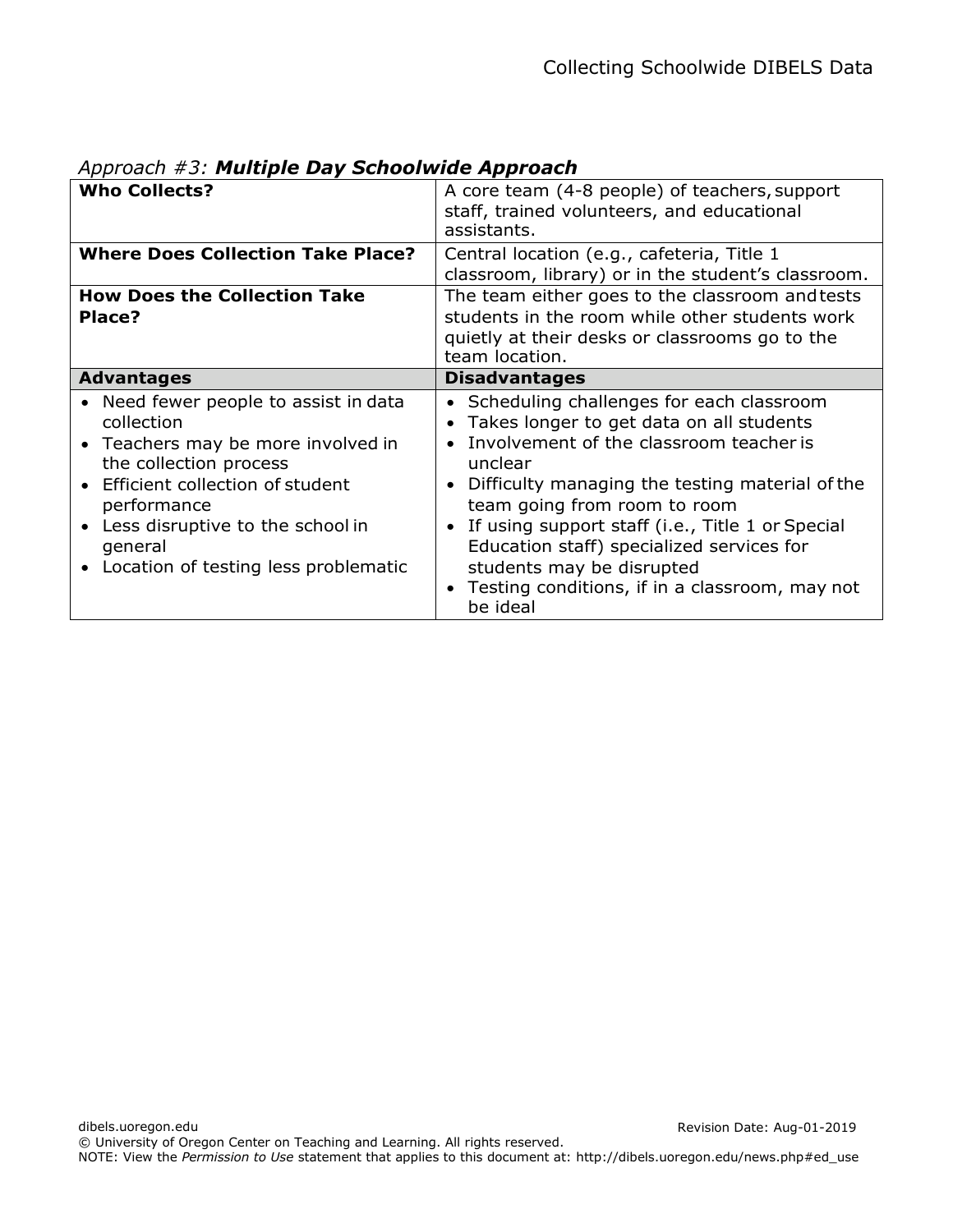| $\mu$ pproach $\mu$ is <b>setching order Approach</b>                                                                                                                                                                        |                                                                                                                                                                                                                                                                                                                                                                                                        |  |  |
|------------------------------------------------------------------------------------------------------------------------------------------------------------------------------------------------------------------------------|--------------------------------------------------------------------------------------------------------------------------------------------------------------------------------------------------------------------------------------------------------------------------------------------------------------------------------------------------------------------------------------------------------|--|--|
| <b>Who Collects?</b>                                                                                                                                                                                                         | Grade-level teachers (e.g., first-grade teachers),<br>educational assistants, and trained volunteers.                                                                                                                                                                                                                                                                                                  |  |  |
| <b>Where Does Collection Take Place?</b>                                                                                                                                                                                     | In one of the grade-level classrooms with the<br>students waiting to be tested in another<br>classroom.                                                                                                                                                                                                                                                                                                |  |  |
| <b>How Does the Collection Take</b><br>Place?                                                                                                                                                                                | All students from a grade go to one classroom<br>(e.g., all kindergarten go to Mrs. B's class) and<br>are given an independent classroom activity<br>(e.g., a video, a coloring activity) that requires<br>minimal supervision. Meanwhile, data collectors<br>are set up in an adjacent room. Students are<br>pulled and quickly assessed by the team while<br>the others are engaged in the activity. |  |  |
| <b>Advantages</b>                                                                                                                                                                                                            | <b>Disadvantages</b>                                                                                                                                                                                                                                                                                                                                                                                   |  |  |
| • Teachers have opportunity to test<br>some of their own students.<br>Less disruptive to the school in<br>general<br>Needs fewer people trained to collect<br>data<br>• Can typically get an entire grade<br>done in one day | Detracts from instructional time<br>Organization of schoolwide data collection and<br>entry may be problematic<br>Need an adult to supervise children whiledata<br>is being collected                                                                                                                                                                                                                  |  |  |

# *Approach #4: Within-Grade Approach*

## **What Time of Year to Collect Data?**

Student performance data on the DIBELS and CBM are often collected in the Fall, Winter, and Spring of a school year to maximize the opportunities for instructional decision-making. Deciding when to collect these data in will depend on your school schedule. A rule of thumb is to collect these data two weeks after a major break (e.g., two weeks into the school year, the week after returning from winter and spring vacations). When selecting your dates though, it is important to have your master school schedule available to prevent overlap with other major events (e.g., state-level testing, parent conferences, staff development, etc.). Some schools wait until the final two weeks of school to collect their data. However, the school should then realize that the data wouldn't be utilized for instructional decision making until the following school year.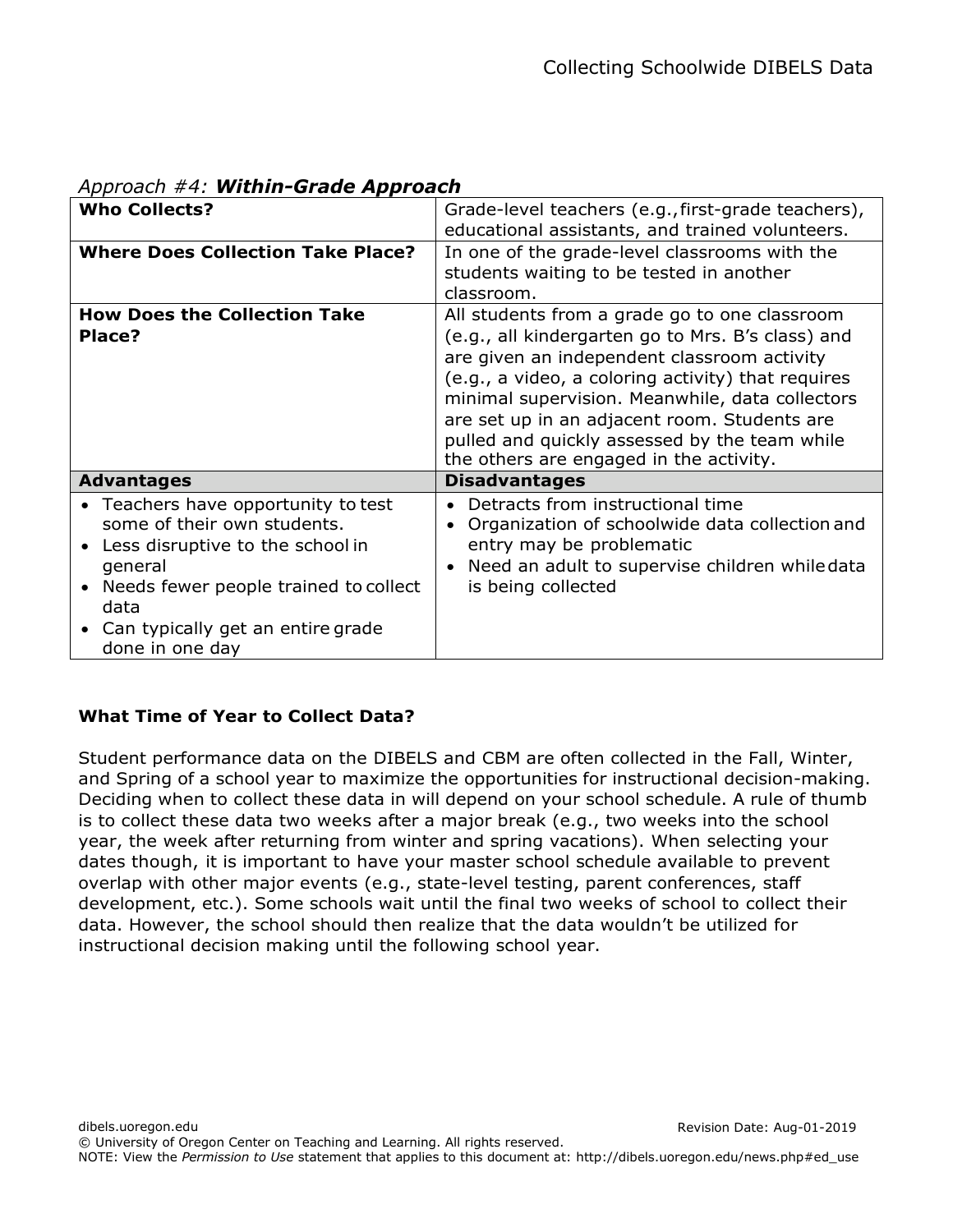### **What Should a School Do to Prepare for Data Collection?**

Planning ahead of the data collection date(s) makes the process much more efficient. After determining which data collection approach to use and who will assist in the data collection, make sure you have the following:

|                                    | <b>Data Collection Checklist</b>                                                                                                                                                                                                                                                                                                                                                                                                                         |
|------------------------------------|----------------------------------------------------------------------------------------------------------------------------------------------------------------------------------------------------------------------------------------------------------------------------------------------------------------------------------------------------------------------------------------------------------------------------------------------------------|
|                                    | Two Weeks Before Date:                                                                                                                                                                                                                                                                                                                                                                                                                                   |
|                                    | Make a list of all data collectors<br>Train data collectors on measures on which they have not received prior training<br>Create and post data collection schedule at least a week ahead of date<br>Arrange location for data collection<br>Copy materials for students and for data collectors                                                                                                                                                          |
|                                    | One Week Before Date:                                                                                                                                                                                                                                                                                                                                                                                                                                    |
| $\blacksquare$                     | Gather other materials (e.g., stopwatches, clipboards, pencils)<br>Send/Post reminder notice to all involved staff of upcoming collection<br>Label all student booklets (e.g., student name, teacher, grade)<br>Finalize any last-minute training<br>Get class rosters to ensure that all students have booklets<br>Determine who will enter the data into the computer                                                                                  |
|                                    | Day of Testing:                                                                                                                                                                                                                                                                                                                                                                                                                                          |
| $\Box$<br>$\Box$<br>$\mathbb{R}^n$ | If possible, have one person available to coordinate activities and answer questions<br>Gather all data collectors prior (10-15 min) to data collection to quickly review<br>measures and review data collection process<br>Remind collectors to score the measures as they work with each student to ensure<br>scores are accurate<br>Have extra student materials available for easy retesting in case a student performs<br>differently than expected |
|                                    | <b>After Testing:</b>                                                                                                                                                                                                                                                                                                                                                                                                                                    |
| $\blacksquare$<br>$\mathbb{R}^n$   | Organize student booklets by classroom and put in alphabetical order to assist in data<br>entry<br>Check student booklets against class rosters to determine students who still need to<br>be tested                                                                                                                                                                                                                                                     |
|                                    | Test absentee students<br>File student and testing materials for use in the future<br>Enter data into the computer<br>Obtain reports and set up meeting (e.g., grade-level, cross-grade, schoolwide reading<br>team) to discuss and present results<br>Distribute reports accordingly and file one master copy<br>Utilize data for instructional decision making                                                                                         |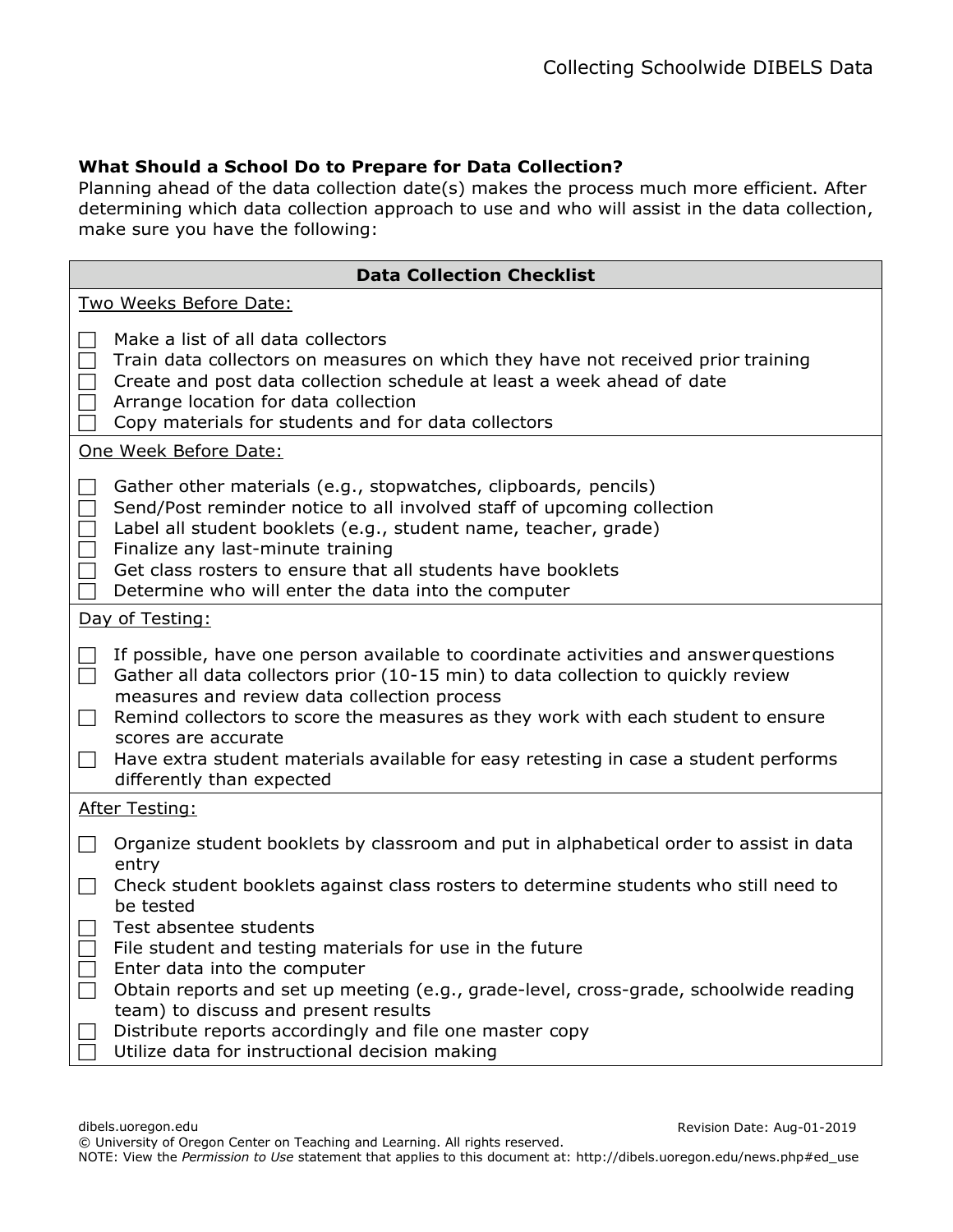| DIBELS 8 <sup>th</sup> Edition Administration Times |                                                     |                 |               |               |  |  |
|-----------------------------------------------------|-----------------------------------------------------|-----------------|---------------|---------------|--|--|
| Measure Type                                        | Grades 2-3<br>Grades 4-8<br>Kindergarten<br>Grade 1 |                 |               |               |  |  |
| Individual                                          | 4-6 minutes per                                     | 5-7 minutes per | 4 minutes per | 2 minutes per |  |  |
|                                                     | student                                             | student         | student       | student       |  |  |
| Group                                               | ΝA                                                  | NА              | 5 minutes per | 5 minutes per |  |  |
|                                                     |                                                     |                 | group         | group         |  |  |

| Data Collection Time Allocation Table for DIBELS 8th Edition |                 |             |                |                 |
|--------------------------------------------------------------|-----------------|-------------|----------------|-----------------|
| Grade                                                        | <b>Measures</b> | Approximate | Number of Data | Pupils assessed |
|                                                              |                 | time per    | Collectors     | per 30 minute   |
|                                                              |                 | student     |                | period*         |
| Kindergarten                                                 | <b>LNF</b>      | 4-6 minutes | $\mathbf{1}$   | 6               |
|                                                              | <b>PSF</b>      |             | $\overline{2}$ | $12 - 14$       |
|                                                              | <b>NWF</b>      |             | 3              | $18 - 20$       |
|                                                              | <b>WRF</b>      |             | $4 - 5$        | $24 - 30$       |
|                                                              |                 |             | $6 - 8$        | $30 - 40$       |
| Grade 1                                                      | <b>LNF</b>      | 5-7 minutes | 1              | 6               |
|                                                              | <b>PSF</b>      |             | $\overline{2}$ | $12 - 14$       |
|                                                              | <b>NWF</b>      |             | 3              | $18 - 20$       |
|                                                              | <b>WRF</b>      |             | $4 - 5$        | $24 - 30$       |
|                                                              | <b>ORF</b>      |             | $6 - 8$        | $30 - 40$       |
| Grades 2-3                                                   | <b>NWF</b>      | 4 minutes   |                | $\overline{7}$  |
|                                                              | <b>WRF</b>      |             | $\overline{2}$ | $14 - 16$       |
|                                                              | <b>ORF</b>      |             | 3              | $17 - 21$       |
|                                                              |                 |             | $4 - 5$        | $22 - 26$       |
|                                                              | Maze            | 5-7 minutes | $6 - 8$        | $27 - 34$       |
|                                                              |                 | per group   |                |                 |
| Grades 4-8                                                   | <b>ORF</b>      | 2 minutes   |                | $13 - 15$       |
|                                                              |                 |             | $\overline{2}$ | $25 - 30$       |
|                                                              | Maze            | 5-7 minutes | 3              | $36 - 42$       |
|                                                              |                 | per group   | $4 - 5$        | $50 - 60$       |
|                                                              |                 |             | $6 - 8$        | 65-80           |

\* For individual measures, does not include Maze which is group administered and takes approximately 5-7 minutes for the entire group